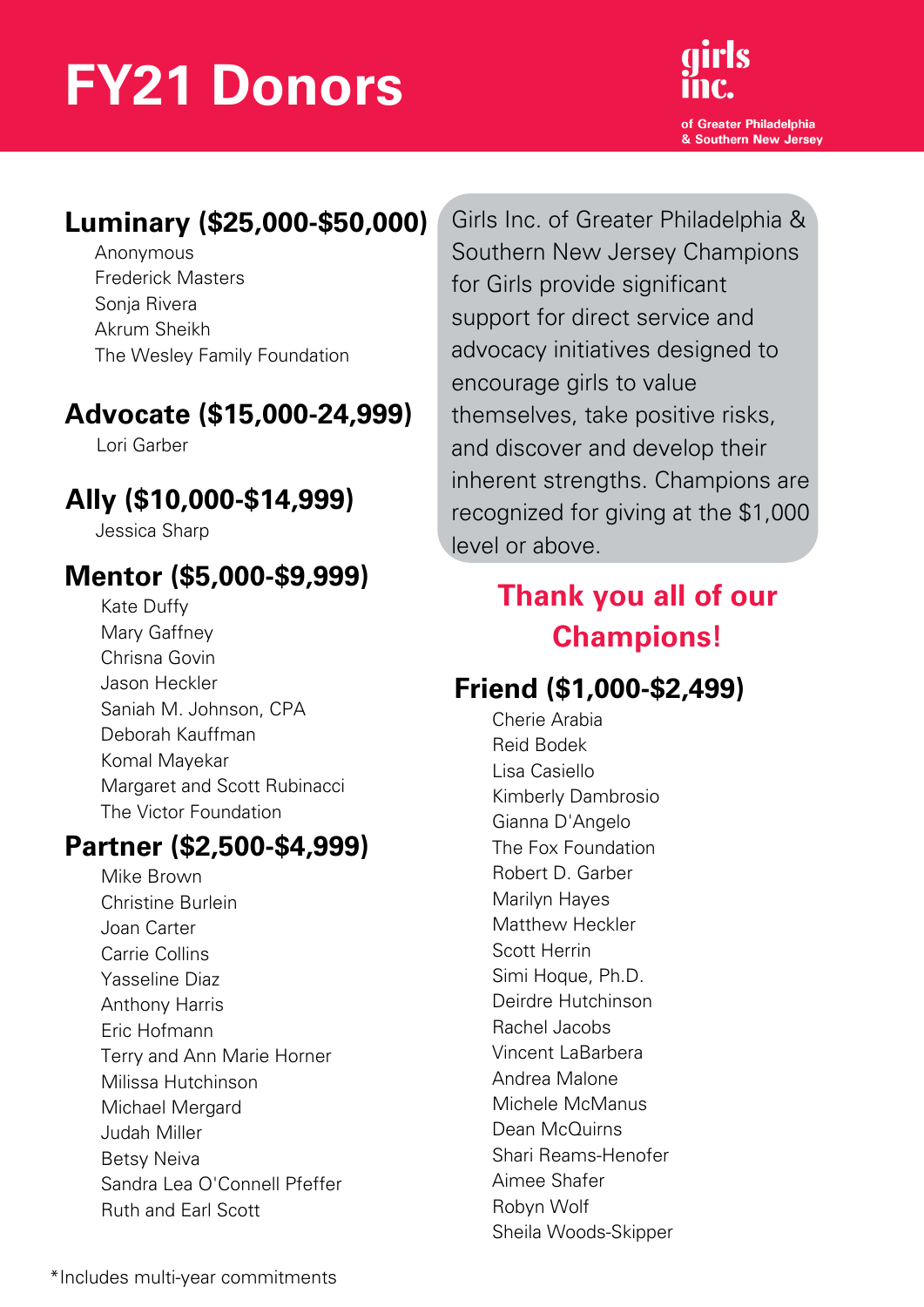#### **Donors up to \$999**

Lisie Abrams Edna Adelberg Linda B. Alle-Murphy Erica Allen Alayya Arrison Jeanette Arthur Kimberly Aspenleider Selma Attride Sheryl Axelrod Jennifer Banks Kenneth Barber Stephanie Barbera Joel Barras Christine Baxter Sandra Becks Jeff Bedard James Bell Henry Bernstein Melissa Bettner Anoopoma Bhowmik Amy Bielecki Melanie Blaine Mia Bloomfield Christine Bonanno Kimberly Borgmann-Hayes Julie Brioche Kimberly Brodovicz Colleen Brooks Ellen Brown Joanie Brown Leslie Brown Kristine Bueno Lena Burrell Dodette Bustos Maria Cabrera Marilyn Camacho Colleen Campbell Paula Campbell Kelley Carabasi Michelle Carbonara Jessica Carfagno Michelle Carite Staci Carney Meg Chandler Stefanie Christmas

Mun Chsn Vincent Cifelli Jennifer S. Coatsworth Maria Colangelo Mary Colvin Elizabeth Convery Erin Coombs Lori Cooper Michala Costello Kelly Cozzi Megan Crockett Maxine Crooks Juliet Curci Alexia Daniels Kathleen Deamicis Maryetta Delahanty Lisa Detwiler John Dial Jena DiFrisco Shannon Diioroi Jeff Dill Patrick Doran Rachel Dorris Julian Downing Branka Doych Debi Duffey Kimberly Dula Courtney Dulin Timothy Duncan Noreen Dwyer Faith Dziura Maura Edwards Jennie Eisenhower Mark Eskin Sara Evans Courtney Finneran Rosemarie Fisher Donna Fletcher Julianne Foley Kristen Foote Kristina Fransel Steffi Freedman Ryan Gaffney Lauren Galanides Nicole Galli

Arjunan Ganesh Dana Garcia Tess Gardephe Laurie Garrett Charmaine Gee Elaine Gelb Melissa Giannetto Samantha Giardinelli Leonard Ginchereau SUSAN GOLDEN Daphne Goldman Julia Gonzalez Lee Gordon Andrea Goryl Lindsey Graham Stephanie Graham Melanie Greenstein Karen Grethlein Brooke Grohol June Grushka-Rosen Mia Guariano Nancy Gunza Aash Gupta Toni Haber Julia Haberfield Zakya Hall Everette Hampton Cherryblossom Harrison Inayah Hart Emma Hartstein Courtney Hawkins Christina Hayden Sandra Hedenberg Annie Heitman Tara Hendricks Sheri Henson Mary E Hewlett Tracy Hildebrand Erica Hildenbrand Dee Hill Karen Hinger Jane E. Hix, Esq. Christine Hoffman Abeer Hoque Abby House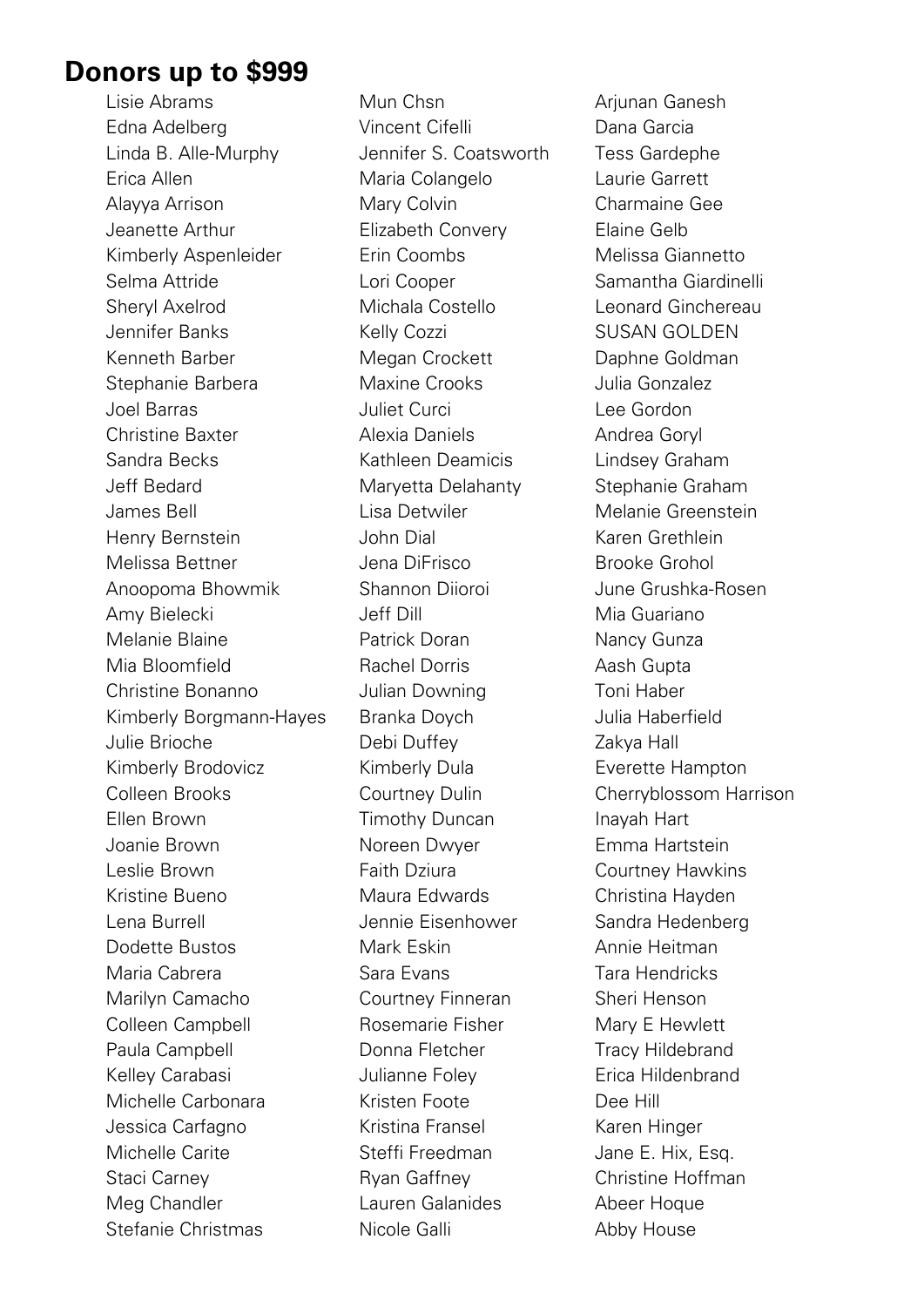#### **Donors up to \$999**

Matthew Howard Sharon Jean-Baptiste Danielle Jefferies Christine Jefferson Latonya Jefferson Barb Johns Andrea Johnson Brittany Johnson Gillian Johnson Joyce Johnson Lindsay Johnston Shevaughn Jorsling Wendy and Barry Jupiter Jennifer Kaminski Bob Kelley Brian Kelly Megan Kelly Jackie Kemp Colleen Kennedy Melissa Knights Munaco Beth Koloski Judith Kraft Darcy Krause Robert Krupa Muriel Kudera Brittany Lacalandra Jean Lapointe Denise Laskody Carole LeFlore Jenna Leggette Robert Leming Tanya Leshko Lisa Leven Kahn Kathryn Lezynski Lena Lim Dave Lockner Jessica M Longo Rachel Lovano Bruce Luckman Monica Lustgarten Nicole MacHenry Aly Maggard Maryam Mahdavi Diana Mahoney stephanie Mallios

Brian Malpede Christina Manning Susan Manning Sally Marcelli Kara Markley Dana Martin Christina Martinez Mike Matza Amanda Mauri Daniel Mauri Jamie Mayang Vicenia Mayang Ruta Mayekar Sonal Mayekar Maura McCartan Deborah McCreery Meghan Frances McDevitt Graham McDonald mike mcdonald Tina McDonnell William McDonnell Kristin McFeely Mary McGeough Analise McNicholl Robyn Menzel Wolf Alejandra Mere Eliza Michiels Skye Michiels Cheryl Miller Najah Milton Carol Minghenelli JANICE MIRARCHI Alexis Mitchell Kendra Mitchell Richard Moore Morgan Moorhead Ashley Moorhouse Angela Morsa Bonnie Moses Phanerrica Muhammed Eileen Murray JoEllen Musselman Kelli Musser Karen Nardone Neda Navab

Kevin Needham Jacqueline Neerland Terri Neff Metin Leah Nelan Kyler Nicholson Margaret Nugent Erika Ogden Grace Ogden Erin OKeefe LaToyia Owens Tracy Panzarella Kathleen Paone Nancy Papandreadis Nicolle Pawelczyk Michele Pawluk McCARTHY & Company,PC Kerrianne Brady Angelina Perryman Alison Pettine Marjorie R Philips Sue Polikoff Phyllis N Power Karen Prybella Maria Prybella-Brown Elizabeth Pyle Hi-Tide Recordings Cameron Redfearn Elana Resnick Lucy Rhodes Alexandra Richards Joseph Rickard David Rickel Davida Marie Riggins Jessica Ringoen Amy Roach Antoinette Robbins Christina Robinson Marie Robinson Rebecca Rose Nansie Ross Ursula Rouse Linda T. Rubinacci Eydie Rudman Lynn Ryan Joanne Ryder